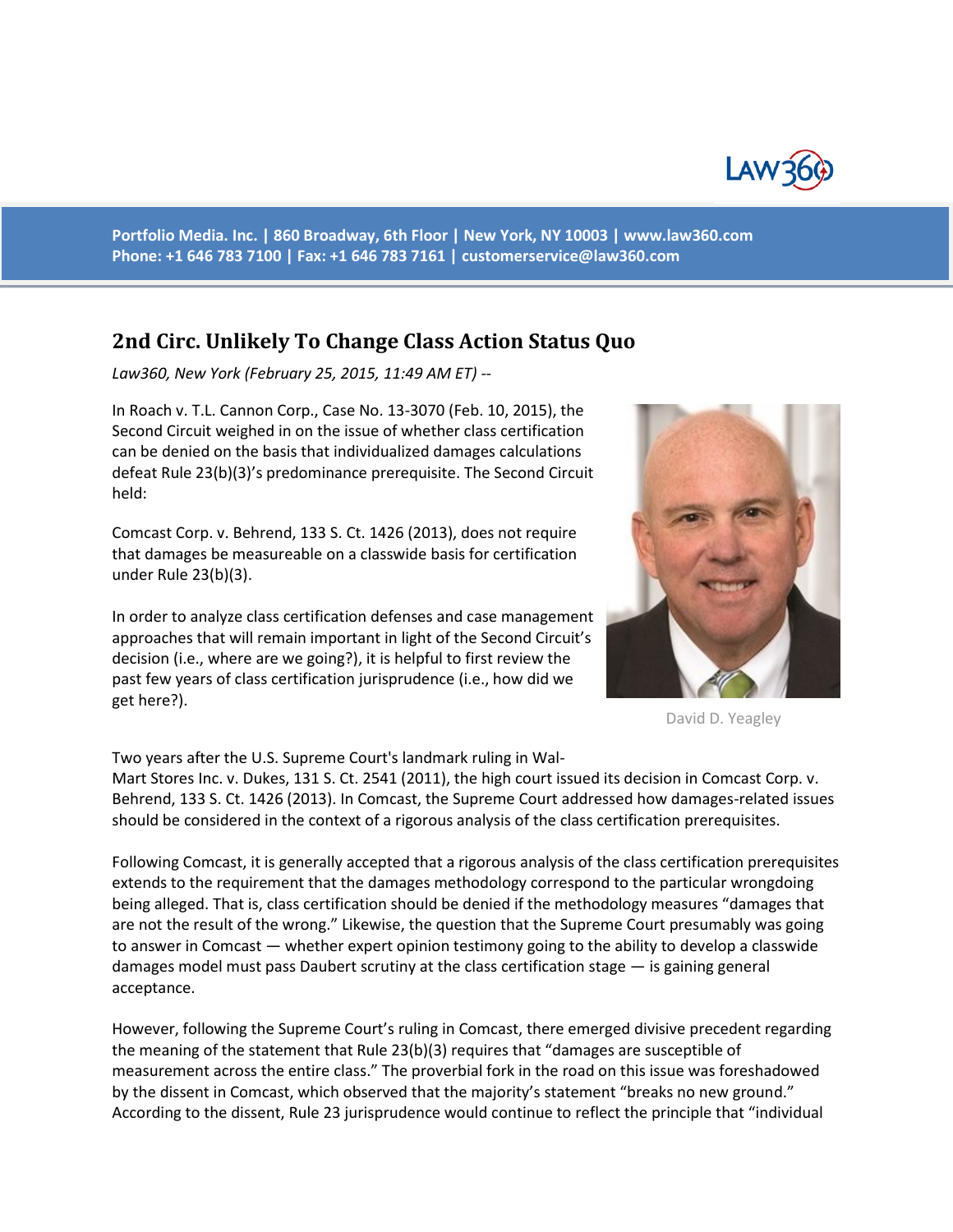damages calculations do not preclude class certification under Rule 23(b)(3)."

A number of district court decisions denying class certification have read Comcast to now require the plaintiff to establish an aggregate total of class action damages, in effect holding that class certification requires a sum-certain model or push-button spreadsheet. For these courts, different amounts or inputs into a classwide damages formula is enough to defeat class certification, reasoning that Comcast requires a damages model that does not involve individualized facts. Along these lines, the district court in Roach, in a decision that was vacated by the Second Circuit, reasoned that class certification must be denied because the plaintiff did not offer a model of damages susceptible of measurement across the class. Other courts have read Comcast more narrowly, holding that individualized issues of damages cannot, standing alone, defeat class certification. Still other courts have bifurcated damages issues from classwide issues of liability.

The Second Circuit's decision in Roach directly confronts the post-Comcast issue of whether class certification should be denied where  $-$  and solely on the basis that  $-$  there is no classwide damages model or calculation, holding that "Comcast Corp. […] does not require that damages be measurable on a classwide basis for certification under Rule 23(b)(3)." The Second Circuit's ruling means, at a minimum, that class certification cannot be denied on the basis that a damages calculation would be based on different numbers or amounts entered into a common, classwide methodology or formula. For example, Roach teaches that class certification cannot be denied simply because class members purchased different numbers of defective widgets or paid different prices for those widgets. Similarly, in a Fair Labor Standards Act overtime case, class certification cannot be denied because one employee would be entitled to a larger recovery than another employee based on differences in the number of hours worked.

So where do we go from here? Based on the jurisprudence under Rule 23, it seems that courts will continue to deny class certification on damages-related considerations in at least four instances.

First, courts are likely to deny class certification where the question of whether (or if) a particular member of the class suffered or incurred any damage depends on individualized evidence and factual determinations. This is the distinction between fact of damage and amount of damage, such as where there is no common and classwide injury. While the causation-driven question of injury or harm to putative class members is sometimes considered as presenting individualized issues of fact under Rule 23(b)(3), the same issue can also be raised on grounds of class ascertainability or of an overbroad class definition.

Second, courts will readily deny class certification where the calculation of individual damages would depend on different theories or methodologies, especially where the applicability of a given theory or methodology depends on individual facts or circumstances.

Third, as set out in Comcast, courts will deny class certification where the damages calculation methodology does not correspond to the theory of wrongdoing.

Fourth, it appears that courts will continue to deny class certification where the calculation of individual damages would not be based on any classwide methodology or objectively ascertainable data entered into a common formula, but instead would depend on a series of individualized determinations. For example, damages for pain and suffering or other emotional distress are inherently individualized (and may not arise on a classwide basis), as are consequential damages for lost profits. In these instances, the presence of individualized defenses (e.g., mitigation) also could factor into the Rule 23 analysis.